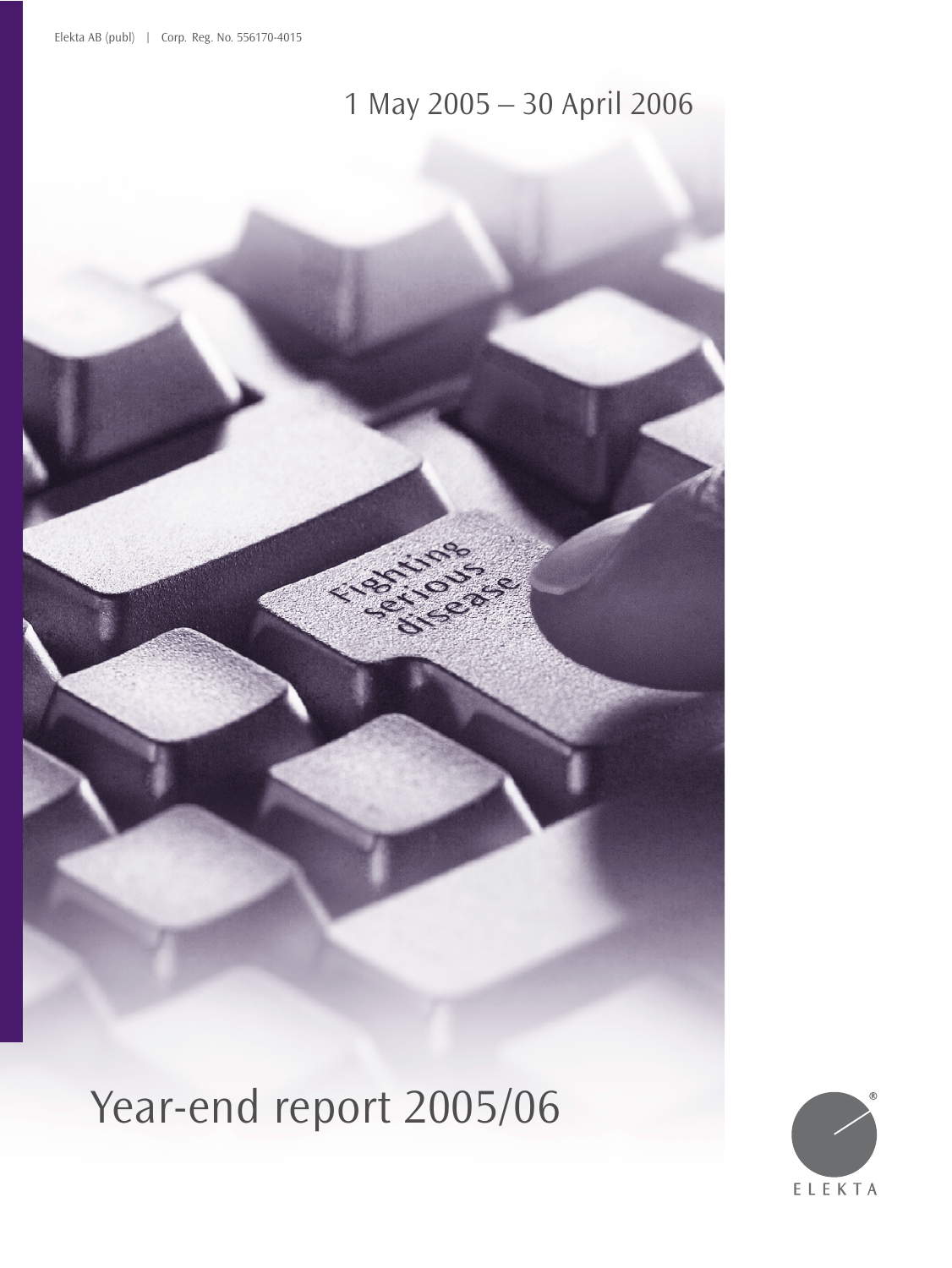## Year-end report 2005/06 1 May 2005 – 30 April 2006

- **Order bookings rose 32 percent to SEK 4,705 M (3,558). Order backlog amounted to an all time high of SEK 3,875 M.**
- **Net sales increased significantly with 40 percent to SEK 4,421 M (3,152).**
- Operating profit amounted to SEK 453 M (364) and operating margin **was 10 percent (12).**
- **High delivery volumes during the fourth quarter resulted in net sales in the amount of SEK 1,384 M (956) and an operating margin of 15 (12) percent.**
- **Profit after taxes amounted to SEK 304 M (253). Earnings per share after dilution increased with 19 percent to SEK 3.21 (2.69).**
- Cash flow after investments amounted to SEK 158 M (neg: 1,042). **Acquisitions of subsidiaries were included with SEK 195 (1,384).**
- In accordance with Elekta's distribution policy, a dividend of **SEK 1.00 per share is proposed.**
- **The financial objectives for the Group remain unchanged, including the objective to reach an operating margin of 14-16 percent in fiscal year 2007/08.**

## **Elekta's operations**

Elekta is an international medical-technology group developing advanced clinical solutions, comprehensive information systems and services for treatment of cancer and brain disorders.

At more than 3,000 hospitals worldwide, Elekta's IT systems and clinical solutions are used for enhancing the efficiency of clinical care operations, for treating cancer and for diagnosing and treating brain disorders with noninvasive or minimally invasive methods.

The acquisition of IMPAC Medical Systems in April 2005, has considerably improved Elekta's competitive position and the company has strengthened its presence and position in the North American market, at the same time as Elekta's international sales organization have facilitated sales growth and market penetration for IMPAC systems outside the US. The acquisition of Medical Intelligence in November 2005 has added to Elekta a portfolio of advanced and patent protected solutions for precise patient positioning and fixation and thus strengthened Elekta's leadership in stereotactic radiation therapy (SRT).

In March 2006, Elekta signed a contract to acquire 80 percent equity of Beijing Medical Equipment Institute (BMEI) contingent upon approval from the Chinese Ministry of Commerce and other closing conditions. BMEI is the

largest domestic Chinese supplier of radiation therapy systems with an installed base of around 260 units.

This strategic acquisition will considerably strengthen Elekta's position on the fast growing Chinese market for radiation therapy solutions. Today, Elekta holds a market leading position in the high-end segment and BMEI brings to Elekta the ability to fully meet the needs of the Chinese and other emerging markets for affordable and lower cost radiation therapy solutions.

In April and May 2006, Elekta launched two new market leading clinical solutions for stereotactic radiation therapy and stereotactic radiosurgery.

At the 13th International Leksell Gamma Knife Society Meeting, in Seoul, Korea, 300 leading neurosurgeons, radiation oncologists and Leksell Gamma Knife users from around the world were given a first hand introduction to Leksell Gamma Knife® Perfexion™, a brand new system for stereotactic radiosurgery with outstanding patient and staff comfort and better dosimetry performance than any other competitive radiosurgical system on the market.

Compared to earlier models, Leksell Gamma Knife Perfexion allows for a dramatically increased treatable volume, improving the ability to treat individual patients and rendering more patients possible to treat with Gamma Knife surgery.

Subsequently, this new system is estimated to increase the number of patients that can benefit from Gamma Knife surgery by up to 40 percent. The fully automated and efficient single push button approach is expected to save 3-5 working weeks of physician time per year at an average Gamma Knife center. Commercial deliveries are expected to commence in the beginning of calendar year 2007.

At the American Association of Neurological Surgeons (AANS) in San Francisco, USA, in April, Elekta introduced Elekta Axesse™, the world's only 6D robotic image guided system for extracranial radiosurgery optimized for treatment of the spine and other critically located targets. The new Elekta Axesse system uses exclusive stereotactic technology and true three-dimensional (3D) imaging to ensure fast, efficient and accurate treatment for the patient.

Through these revolutionary new systems, Elekta is strengthening its world-leading position as the only supplier able to offer dedicated solutions for treatment of neurological disorders as well as cancer in the brain, on the spine and in other parts of the body.

Elekta supplies products, systems and services in six clinical solutions areas to a multitude of medical specialties. The rapid development in radiation therapy and radiosurgery and the increased cooperation between oncologists and neurosurgeons, together with the fact that Leksell Gamma Knife Perfexion and Elekta Axesse appeal to both these disciplines, is rendering the division of Elekta's market in 'oncology' and 'neurosurgery' less relevant and more artificial. Subsequently, Elekta will from fiscal year 2006/07, no longer report order bookings and net sales according to this separation of neurosurgery and oncology customers.

The total market for Elekta's products, services and clinical solutions is expected to grow by 5-10 percent annually, and demand for Elekta's clinical solutions remains strong. However, the high value of individual orders and order coordination within the framework of health care investment programs often lead to significant quarterly variations in business volume.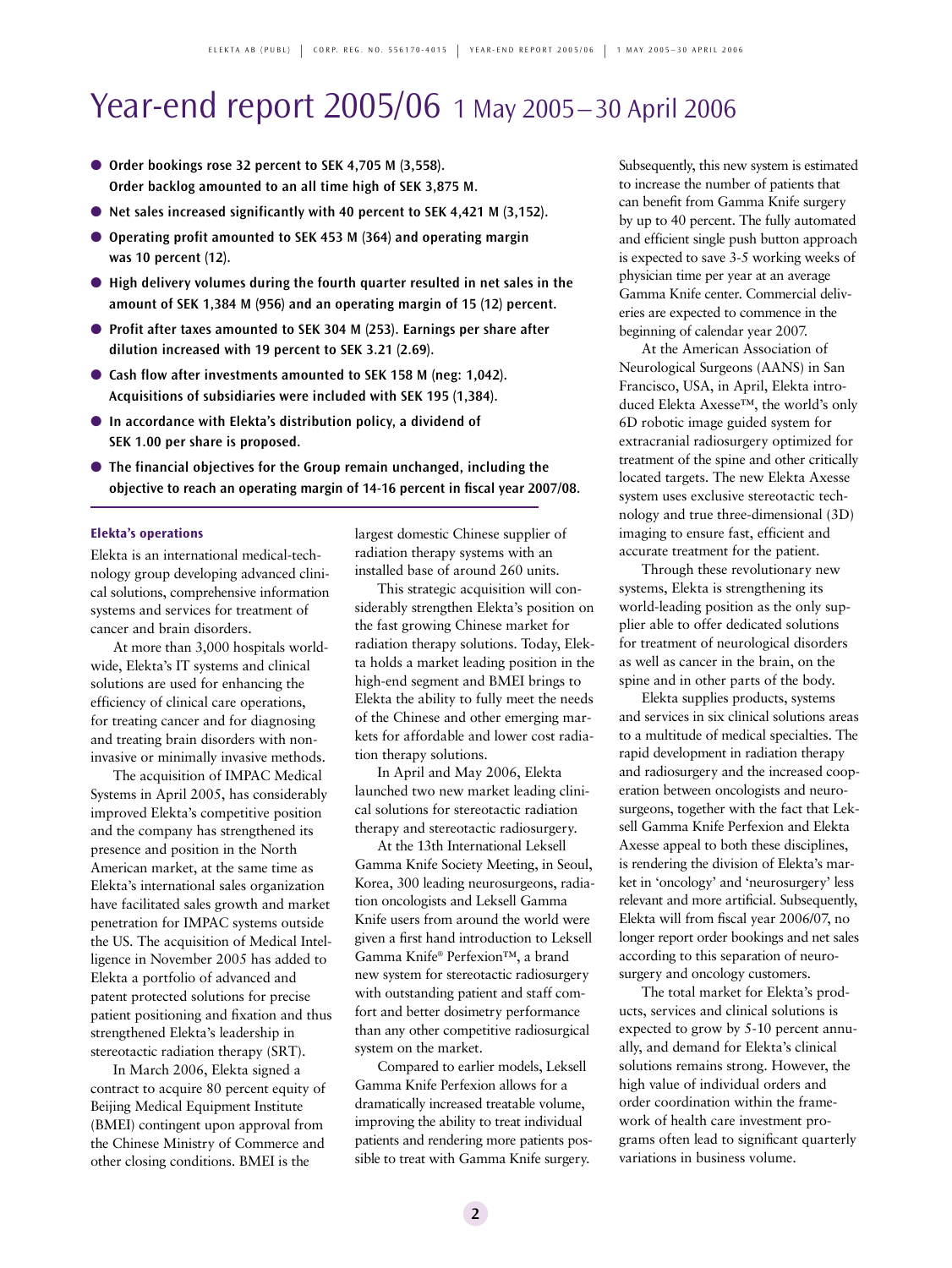## Order bookings

| <b>SEK M</b>                | <b>Ouarter 4</b><br>2005/06 | <b>Ouarter 4</b><br>2004/05 | Change,<br>%   | 12 months<br>2005/06 | 12 months<br>2004/05 | Change,<br>% |
|-----------------------------|-----------------------------|-----------------------------|----------------|----------------------|----------------------|--------------|
| Europe, Middle East, Africa | 619                         | 325                         | 90             | 1,711                | 1,537                | 11           |
| North and South America     | 687                         | 611                         | 12             | 2,169                | 1,371                | 58           |
| Japan                       | 48                          | 55                          | $-13$          | 244                  | 262                  | $-7$         |
| Asia excl Japan             | 189                         | 113                         | 67             | 581                  | 388                  | 50           |
| Group                       | 1,543                       | 1.104                       | 40             | 4.705                | 3,558                | 32           |
| of which                    |                             |                             |                |                      |                      |              |
| Oncology                    | 1,248                       | 814                         | 53             | 3,802                | 2,600                | 46           |
| Neurosurgery                | 295                         | 290                         | $\overline{2}$ | 903                  | 958                  | $-6$         |

## **Order bookings and order backlog**

Order bookings rose by 32 percent to SEK 4,705 M (3,558). IMPAC, which was acquired in April 2005, contributed with SEK 952 M (40) and Medical Intelligence with SEK 25 M (–). Order bookings for oncology products rose by 46 percent to SEK 3,802 M (2,600) and by 11 percent excluding IMPAC to SEK 2,850 M (2,560). Order bookings for neurosurgery products declined by 6 percent, to SEK 903 M (958). Based on unchanged exchange rates, the Group's order bookings rose by 25 percent, with oncology rising 40 percent and neurosurgery declining by 13 percent.

Order bookings rose by 40 percent during the fourth quarter to SEK 1,543 M (1,104). IMPAC contributed with SEK 318 M (40) and Medical Intelligence with SEK 16 M  $(-)$ .

Order backlog on April 30, 2006, amounted to SEK 3,875 M (3,493).

## **Market comments** Europe

Order bookings in the Europe region, including the Middle East and Africa, increased by 11 percent to SEK 1,711 M (1,537). At unchanged exchange rates, order bookings for the region increased by 8 percent.

Elekta's position in the European market is strong. The European market for radiation therapy is driven primarily by the lack of care capacity and therapeutic equipment. In many European countries, the number of linear accelerators per capita is less than half that of the US.

There is a substantial demand in Europe for information systems for cancer care, particularly for the purpose of improving productivity, streamlining operations and multi-site connectivity. During the year, Elekta received several breakthrough orders in Europe for software for radiation oncology clinics, as well as the entire cancer treatment process.



Market activity in several countries where Elekta has a leading market share of the installed base was high during the fourth quarter, compared to earlier in the year and Elekta noted success in United Kingdom, Italy and other countries.

#### North and South America

Order bookings in North and South America increased by 58 percent to SEK 2,169 M (1,371), including SEK 778 M (34) attributable to IMPAC. At unchanged exchange rates, order bookings for the region rose by 46 percent. Order bookings for oncology increased by 94 percent, while order bookings for neurosurgery declined 30 percent, based on unchanged exchange rates.

Elekta continues to strengthen its position on the important American market for radiation therapy. Adding to the fact that Elekta is offering the most advanced technology for image guided radiation therapy (IGRT), the expansion of Elekta's product range to include comprehensive information systems has resulted in accelerated growth far exceeding market growth. The integrated sales organization facilitates contacts with customers who previously did not use Elekta's linear accelerators.

In the US market, efficiency in patient flows and processing of clinical data are often decisive sales arguments. Software systems that handle both the entire treatment process and administration and resource allocation are therefore required in most sales situations. IMPAC systems was during the year included in approx. 70 percent of linear accelerator orders and Elekta received several orders that included not only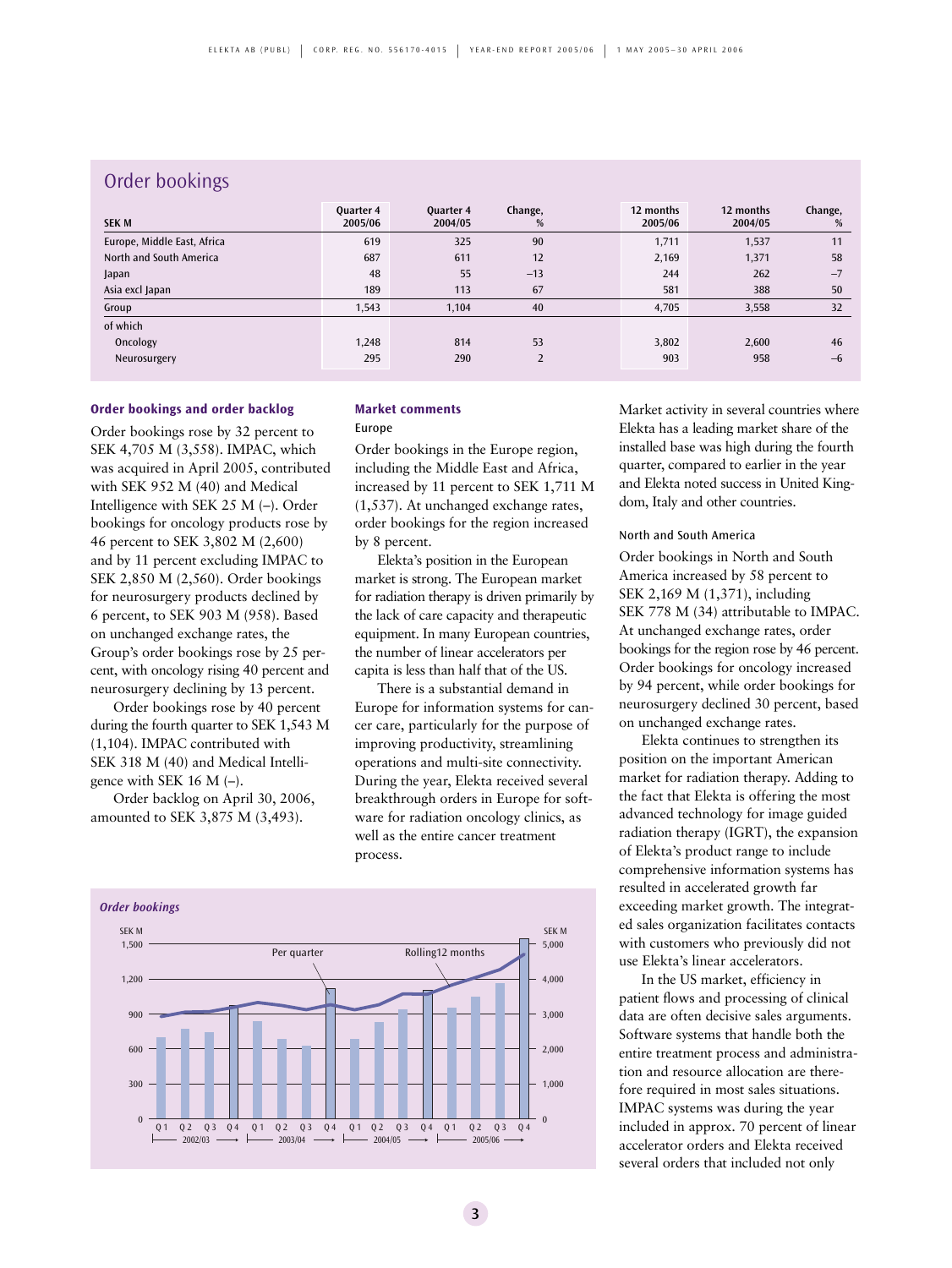## Net sales

| <b>SEK M</b>                | Quarter 4<br>2005/06 | <b>Ouarter 4</b><br>2004/05 | Change,<br>% | 12 months<br>2005/06 | 12 months<br>2004/05 | Change,<br>% |
|-----------------------------|----------------------|-----------------------------|--------------|----------------------|----------------------|--------------|
| Europe, Middle East, Africa | 463                  | 433                         |              | 1,608                | 1,328                | 21           |
| North and South America     | 621                  | 412                         | 51           | 1,971                | 1,057                | 86           |
| Japan                       | 82                   | 53                          | 55           | 290                  | 326                  | $-11$        |
| Asia excl Japan             | 218                  | 58                          | 276          | 552                  | 441                  | 25           |
| Group                       | 1,384                | 956                         | 45           | 4,421                | 3,152                | 40           |
| of which                    |                      |                             |              |                      |                      |              |
| Oncology                    | 1,092                | 649                         | 68           | 3,512                | 2,175                | 61           |
| Neurosurgery                | 292                  | 307                         | $-5$         | 909                  | 977                  | $-7$         |

treatment equipment and software systems for radiation therapy, but also software for the entire cancer treatment process, including pathology, medical oncology, decision support systems and cancer registry.

Elekta's leading position in IGRT is gaining increased recognition. The company's ability to let prospective customers visit some of the many hospitals with Elekta's systems for advanced, 3D, IGRT in clinical use, facilitate the ability to prove the clinical value and effectiveness of the technology.

A substantial number of Leksell Gamma Knife users are showing interest in replacing/upgrading their present systems to Leksell Gamma Knife Perfexion. An FDA clearance in the US is expected in late 2006. The market is stimulated by the increased reimbursement for Gamma Knife surgery from January, 2006.

## Japan

Order bookings in Japan declined by 7 percent to SEK 244 M (262). Based on unchanged exchange rates, order bookings declined by 5 percent.

Elekta has a strong position in the Japanese market, particularly in neurosurgery. The long process for regulatory approval leads to later introduction of new technology in the Japanese market. Regulatory approval for Leksell Gamma Knife® Perfexion™ is expected in the calendar year 2007.

In June, 2006, Elekta Synergy® received regulatory approval and Elekta will now proceed to deliver and install the full IGRT functionality, including 3D cone-beam CT, at customer sites in Japan.

#### Asia

Order bookings in Asia, excluding Japan, rose by 50 percent to SEK 581 M (388). At unchanged exchange rates, total order bookings for the region increased by 39 percent.

Elekta holds a leading market position in the region for advanced solutions for radiation therapy and notes healthy growth in China, Australia and on other Asia/Pacific markets. The need for equipment for radiation therapy of cancer is very high in most Asian countries. The acquisition of BMEI strengthens Elekta's position on the fast-growing Chinese market for radiation therapy solutions.

#### After market

Order bookings for Elekta's after-market products and services excluding IMPAC increased by 16 percent to SEK 1,233 M (1,067).

Elekta's after market continued to show strong growth, partly as a result of the growth in installed base. During the year, Elekta has focused on increasing upgrade sales and marketing of value-adding services such as education and training of both new and experienced users.

## **Net sales**

Consolidated net sales rose 40 percent to SEK 4,421 M (3,152), including SEK 709 M (47) attributable to IMPAC and SEK 23 M (–) to Medical Intelligence. Based on unchanged exchange rates, net sales increased by 33 percent. Net sales for oncology products rose 61 percent to SEK 3,512 M (2,175) while neurosurgery declined by 7 percent to SEK 909 M (977).

Net sales in the after market excluding IMPAC increased by 16 percent to SEK 1,060 M (917).

Net sales during the fourth quarter increased to SEK 1,384 M (956), IMPAC contributed with SEK 210 M (47) and Medical Intelligence with SEK 14 M (–).

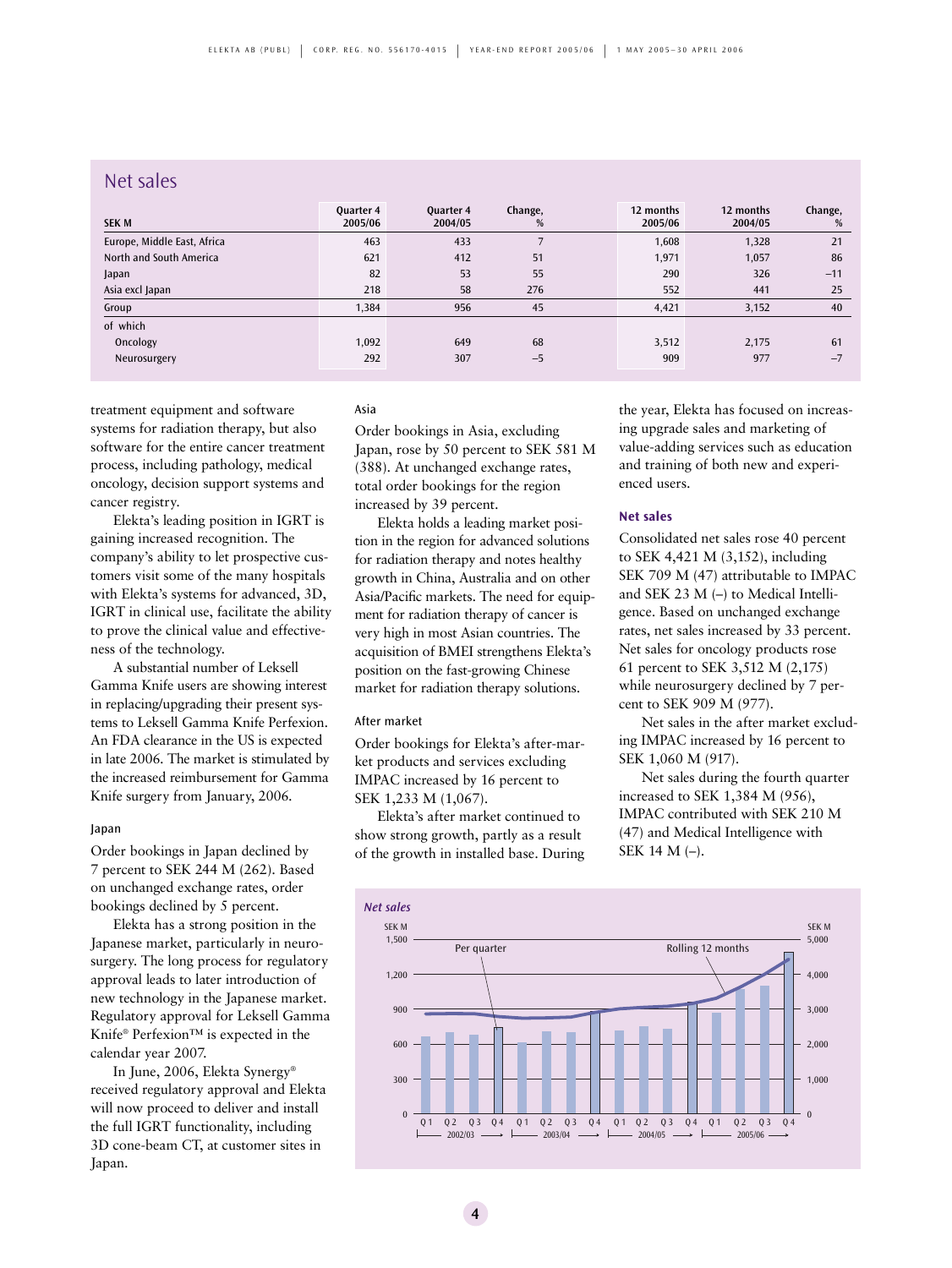## **Earnings**

Operating profit amounted to SEK 453 M (364). Operating margin was 10 percent (12). The comparison with last year is negatively impacted by currency effects in an amount of SEK 36 M.

The gross margin rose to 42 percent (39) as a result of the increased portion of software sales.

Net sales increased 26 percent to SEK 1,384 M for the forth quarter compared with SEK 1,097 M for the third quarter. Operating profit increased 103 percent to SEK 201 M compared with the third quarter. IMPAC contributed strongly to the profit improvement in the fourth quarter. The gross margin remained at 42 percent. The cost increase between the quarters comes mainly from increased investments in product development.

Operating profit for the fourth quarter amounted to SEK 201 M (113) and the operating margin to 15 percent (12).

In accordance with IFRS 2 (Sharerelated payments) costs for Elekta's outstanding options program must be reported. In fiscal 2005/06, these costs amounted to SEK 20 M (10). These costs comprise a calculated cost corresponding to the earned portion of the option value for the 2004/2008 options program at allocation. In addition, there are calculated social security costs for the earned portion of the options based on a theoretical market value of the options which is calculated in accordance with the Black & Scholes model, based on the

share price on April 30, 2006 and the subscription price. For options exercised, social cost is paid on the difference between market price and price paid for the shares on the exercise day.

Investments in research and development rose 47 percent to SEK 337 M (230), or 8 percent (7) of net sales. The increase is attributable mainly to IMPAC. Capitalization of development costs and amortization of capitalized development costs affected earnings in the amount of SEK 20 M (neg. 5). Capitalization amounted to SEK 32 M (16) and amortization to SEK 12 M (21).

Exchange rate effects on operating profit compared with the year-earlier:

• Exchange-rate movements affected operating profit before recorded exchange differences, positively by about SEK 72 M.

• Recorded exchange losses in operation amounted to SEK 35 M, mainly from forward contracts.

• Recorded exchange gains in operation in the year earlier amounted to SEK 73 M, mainly from forward contracts.

In total, exchange rate fluctuations compared with the year-earlier period affected operating profit for the full year negatively by SEK 36 M.

Elekta hedges part of its net exposure per currency over a rolling 24 months period. Exchange rate losses from forward contracts in operating profit amounted to SEK 27 M (gain: 64). Unrealized exchange rate gains on cash-flow hedges amounted to SEK 3 M



and are reported as of the 2005/06 fiscal year in shareholders' equity, taking into account the tax effect.

Net financial items amounted to an expense of SEK 9 M (income: 14). Net interest expenses amounted to SEK 31 M (income: 7) as a result of financing raised for acquisitions. Shares in the earnings of associated companies amounted to income of SEK 15 M (7) and financial exchange rate differences to an income of SEK 7 M (0).

Profit after net financial items increased to SEK 444 M (378). The tax expense amounted to SEK 140 M, or 32 percent. Profit after taxes amounted to SEK 304 M (253).

Earnings per share increased to SEK 3.23 (2.69) before dilution and with 19 percent to SEK 3.21 (2.69) after dilution.

Return on shareholders' equity amounted to 17 percent (16), while the return on capital employed amounted to 18 percent (21).

## **Investments and depreciation/ amortization**

The acquisition of Medical Intelligence resulted in an increase in intangible and tangible fixed assets of SEK 221 M. Other investments in intangible and tangible fixed assets amounted to SEK 187 M (85). The increase is to a large extent explained by the ongoing investment in a new, Group-wide ERP system. Amortization/depreciation of intangible and tangible assets amounted to SEK 171 M (81), of which SEK 88 M pertains to amortization of intangible assets relating to the acquisition of IMPAC and Medical Intelligence.

## **Liquidity and financial position**

Cash flow from operations during the period amounted to a positive SEK 498 M (pos: 408). Cash flow after investments amounted to a positive SEK 158 M (neg: 1,042), including negative SEK 195 M (1,384) from acquisition of subsidiaries.

Liquid funds amounted to SEK 981 M (744). SEK 34 M of bank balances was pledged, primarily for commercial guarantees.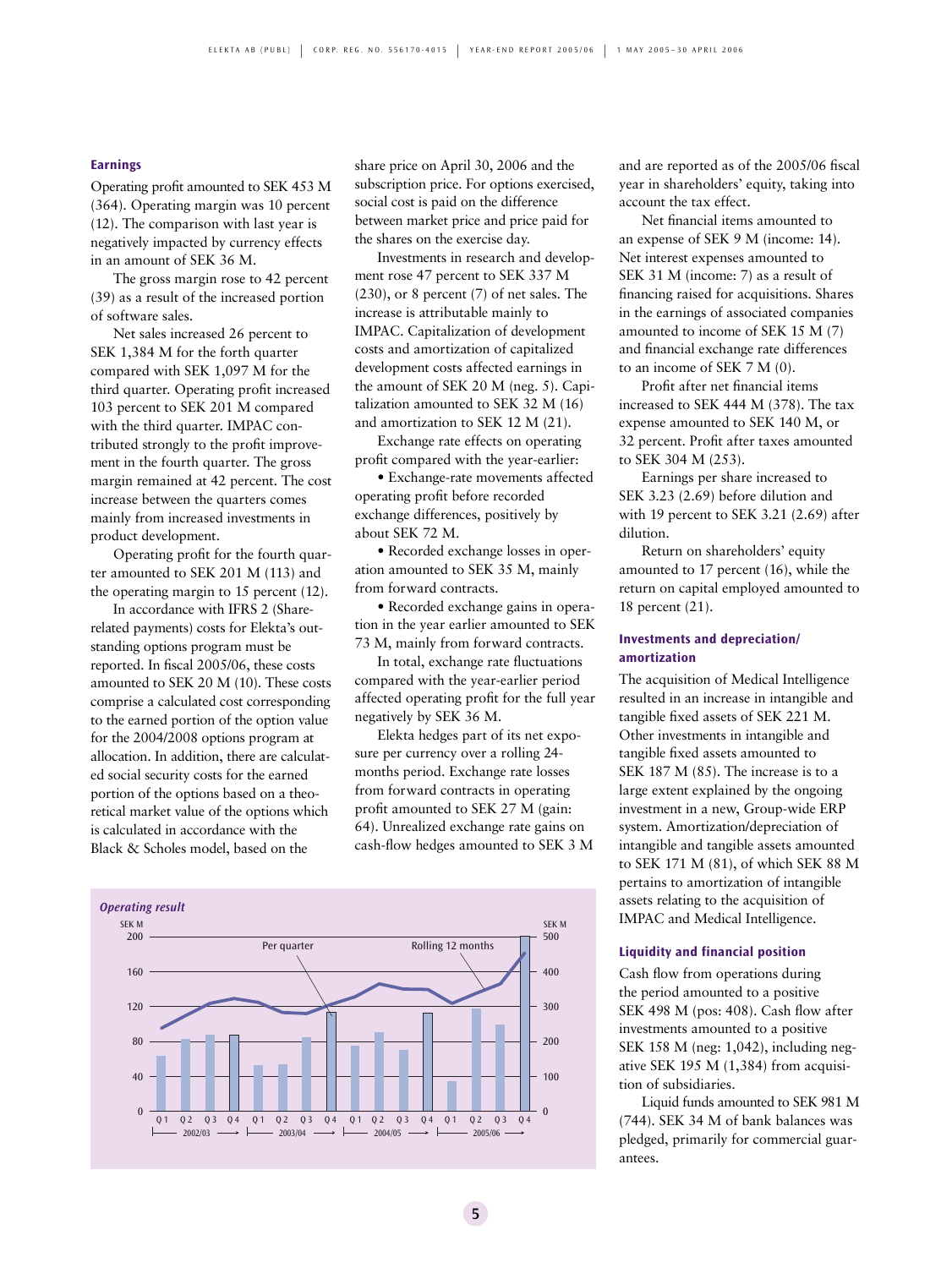## Income statement

|                                                    | 3 months | 3 months                | 12 months | 12 months               |
|----------------------------------------------------|----------|-------------------------|-----------|-------------------------|
|                                                    | Feb-Apr  | Feb-Apr                 | May-Apr   | May-Apr                 |
| <b>SEK M</b>                                       | 2005/06  | $2004/05$ <sup>1)</sup> | 2005/06   | $2004/05$ <sup>1)</sup> |
| Net sales                                          | 1,384    | 956                     | 4,421     | 3,152                   |
| Cost of products sold                              | $-807$   | $-580$                  | $-2,579$  | $-1,934$                |
| <b>Gross income</b>                                | 577      | 376                     | 1,842     | 1,218                   |
| Selling expenses                                   | $-166$   | $-115$                  | $-640$    | $-402$                  |
| Administrative expenses                            | $-109$   | $-85$                   | $-397$    | $-289$                  |
| R&D expenses                                       | $-87$    | $-73$                   | $-317$    | $-236$                  |
| Exchange differences in operation                  | $-14$    | 10                      | $-35$     | 73                      |
| Operating result                                   | 201      | 113                     | 453       | 364                     |
| Result from participations in associated companies | 2        | $\bf{0}$                | 15        | 7                       |
| Interest income                                    | 11       | 6                       | 28        | 22                      |
| Interest expenses                                  | $-15$    | $-6$                    | $-59$     | $-15$                   |
| Financial exchange differences                     | $\bf{0}$ | 7                       | 7         | $\mathbf{0}$            |
| Income after financial items                       | 199      | 120                     | 444       | 378                     |
| <b>Taxes</b>                                       | $-62$    | $-43$                   | $-140$    | $-125$                  |
| <b>Net income</b>                                  | 137      | 77                      | 304       | 253                     |
| Attributable to                                    |          |                         |           |                         |
| Parent Company shareholders                        | 137      | 77                      | 304       | 253                     |
| Earnings per share before dilution                 | 1.46     | 0.82                    | 3.23      | 2.69                    |
| Earnings per share after dilution                  | 1.45     | 0.82                    | 3.21      | 2.69                    |
|                                                    |          |                         |           |                         |
| Cash flow                                          |          |                         |           |                         |
| Operating cash flow                                | 193      | 139                     | 457       | 420                     |
| Change in working capital                          | 131      | 247                     | 41        | $-12$                   |
| Cash flow from operating activities                | 324      | 386                     | 498       | 408                     |
| Investments and disposals                          | $-29$    | $-1,413$                | $-340$    | $-1,450$                |
| <b>Cash flow after investments</b>                 | 295      | $-1,027$                | 158       | $-1,042$                |
| <b>External financing</b>                          | 14       | 622                     | 67        | 642                     |
| Change in liquid funds                             | 306      | $-402$                  | 237       | $-407$                  |

## Balance sheet

| <b>SEK M</b>                                           | 30 April 2006 | 30 April 2005 <sup>1)2)</sup> |
|--------------------------------------------------------|---------------|-------------------------------|
| Intangible fixed assets <sup>2)</sup>                  | 2,182         | 1,912                         |
| Tangible fixed assets                                  | 230           | 189                           |
| <b>Financial fixed assets</b>                          | 26            | 22                            |
| Inventories                                            | 364           | 362                           |
| Receivables $2$                                        | 1,501         | 1,270                         |
| Liquid assets                                          | 981           | 744                           |
| <b>Total assets</b>                                    | 5,284         | 4,499                         |
| Shareholders' equity                                   | 1,868         | 1,694                         |
| Provisions <sup><math>2</math></sup>                   | 322           | 292                           |
| Interest-bearing liabilities                           | 1,091         | 833                           |
| Interest-free liabilities <sup>2</sup>                 | 2,003         | 1,680                         |
| Total shareholders' equity, provisions and liabilities | 5,284         | 4,499                         |
| Assets pledged                                         | 35            | 54                            |
| <b>Contingent liabilities</b>                          | 127           | 151                           |

## Changes in shareholders' equity

| <b>SEK M</b>                           | 30 April 2006 | $30$ April 2005 <sup>1</sup> |
|----------------------------------------|---------------|------------------------------|
| Opening balance                        | 1,694         | 1.413                        |
| Changed accounting principle           | 11            | $-2$                         |
| IFRS 2 cost and deferred tax           | 25            | 8                            |
| IAS 39 unrealized cash flow hedges     | $-3$          |                              |
| Option premiums and warrants exercised | 19            | 74                           |
| <b>Dividend</b>                        | $-207$        |                              |
| Repurchase of shares                   |               | $-50$                        |
| <b>Translation differences</b>         | 25            | $-2$                         |
| Net income                             | 304           | 253                          |
| Closing balance                        | 1,868         | 1,694                        |

1) Restated according to IFRS. 2) See 'Adjustment of preliminary acquisition balances', page 9.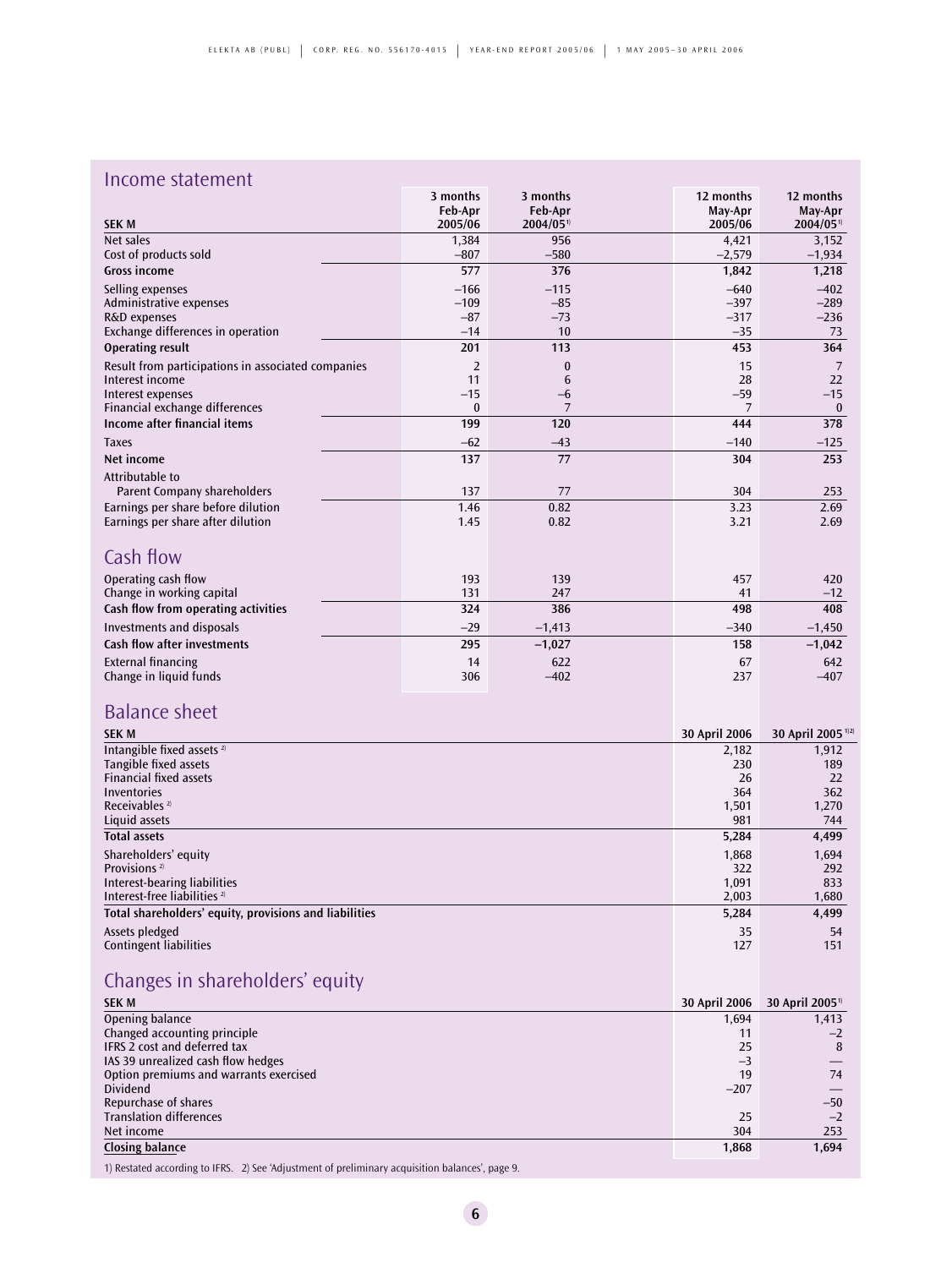## Key figures

| <b>INCY LIBUTES</b>                               |                                 |                                 |                                 |                                                 |                                 |
|---------------------------------------------------|---------------------------------|---------------------------------|---------------------------------|-------------------------------------------------|---------------------------------|
|                                                   | 12 months<br>May-Apr<br>2002/03 | 12 months<br>May-Apr<br>2003/04 | 12 months<br>May-Apr<br>2004/05 | 12 months<br>May-Apr<br>$2004/05$ <sup>1)</sup> | 12 months<br>May-Apr<br>2005/06 |
| Order bookings, SEK M                             | 3,186                           | 3,262                           | 3,558                           | 3,558                                           | 4,705                           |
| Net sales, SEK M                                  | 2,781                           | 2,900                           | 3,152                           | 3,152                                           | 4,421                           |
| Operating result, SEK M                           | 323                             | 306                             | 349                             | 364                                             | 453                             |
| Operating margin, %                               | 12                              | 11                              | 11                              | 12                                              | 10                              |
| Profit margin, %                                  | 11                              | 11                              | 12                              | 12                                              | 10                              |
| Shareholders' equity, SEK M                       | 1,445                           | 1,413                           | 1,674                           | 1,694                                           | 1,868                           |
| Capital employed, SEK M                           | 1,697                           | 1,644                           | 2,507                           | 2,527                                           | 2,959                           |
| Equity/assets ratio, %                            | 49                              | 46                              | 37                              | 38                                              | 35                              |
| Net debt/equity ratio, times                      | $-0.58$                         | $-0.65$                         | 0.05                            | 0.05                                            | $-0.06$                         |
| Return on shareholders' equity, $%$ <sup>3)</sup> | 17                              | 17                              | 16                              | 16                                              | 17                              |
| Return on capital employed, $%$ <sup>3)</sup>     | 22                              | 20                              | 20                              | 21                                              | 18                              |

1) Restated according to IFRS. 3) Based on rolling 12 months.

## Data per share

|                                | 12 months | 12 months | 12 months | 12 months               | 12 months |
|--------------------------------|-----------|-----------|-----------|-------------------------|-----------|
|                                | May-Apr   | May-Apr   | May-Apr   | May-Apr                 | May-Apr   |
|                                | 2002/03   | 2003/04   | 2004/05   | $2004/05$ <sup>1)</sup> | 2005/06   |
| Earnings per share             |           |           |           |                         |           |
| before dilution, SEK           | 2.43      | 2.54      | 2.56      | 2.69                    | 3.23      |
| after dilution, SEK            | 2.38      | 2.54      | 2.56      | 2.69                    | 3.21      |
| Cash flow per share            |           |           |           |                         |           |
| before dilution, SEK           | 3.00      | 3.71      | $-11.09$  | $-11.09$                | 1.68      |
| after dilution, SEK            | 2.94      | 3.71      | $-11.06$  | $-11.06$                | 1.67      |
| Shareholders' equity per share |           |           |           |                         |           |
| before dilution, SEK           | 14.93     | 15.16     | 17.80     | 18.02                   | 19.80     |
| after dilution, SEK            | 14.86     | 15.44     | 18.63     | 18.84                   | 20.45     |
| Average number of shares       |           |           |           |                         |           |
| before dilution, 000s          | 96,057    | 97,756    | 93,991    | 93,991                  | 94,136    |
| after dilution, 000s           | 98,082    | 97,756    | 94,182    | 94,182                  | 94,785    |
| Number of shares at closing    |           |           |           |                         |           |
| before dilution, 000s          | 96,768    | 93,199    | 94,028    | 94,028                  | 94,332    |
| after dilution, 000s           | 98,964    | 93,199    | 95,703    | 95,703                  | 95,703    |
|                                |           |           |           |                         |           |

1) Restated according to IFRS. Dilution in 2002/03-2003/04 refers to warrants program 1999/2002 and 2000/2003. Dilution in 2004/05-2005/06 refers to warrants program 2004/2008. All historical data restated for split 3:1 October 2005.

| Exchange rates       |          |         |              |        |        |              |        |
|----------------------|----------|---------|--------------|--------|--------|--------------|--------|
|                      |          |         | Average rate |        |        | Closing rate |        |
|                      |          | May-Apr | May-Apr      | Change | Apr 30 | Apr 30       | Change |
| Country              | Currency | 2005/06 | 2004/05      | %      | 2006   | 2005         | %      |
| Europe               | 1 EUR    | 9.365   | 9.099        |        | 9.229  | 9.168        | $-1$   |
| <b>Great Britain</b> | 1 GBP    | 13.710  | 13.319       | J.     | 13.363 | 13.533       | $-1$   |
| Japan                | 100 IPY  | 6.782   | 6.695        |        | 6.485  | 6.720        | $-3$   |
| <b>USA</b>           | 1 USD    | 7.728   | 7.196        |        | 7.413  | 7.075        | 5      |

## **Accounting principles**

This report has been prepared in accordance with the Annual Accounts Act and IAS 34 Interim Financial Reporting. Effective May 1, 2005 the Group's financial reports are prepared in accordance with International Financial Reporting Standards (IFRS) approved by the EU. A detailed description of the effects of the conversion from Swedish accounting standards to IFRS on earnings in 2004/05, balance sheet for April 30, 2005 and the conversion to IAS 39 May 1, 2005 is presented in the Annual Report for 2004/05 (Board of Directors' report). The accounting presented in this report is based on IFRS standards in their current form. Other accounting principles and calculation methods applied are the same as those used in the Annual Report for 2004/05.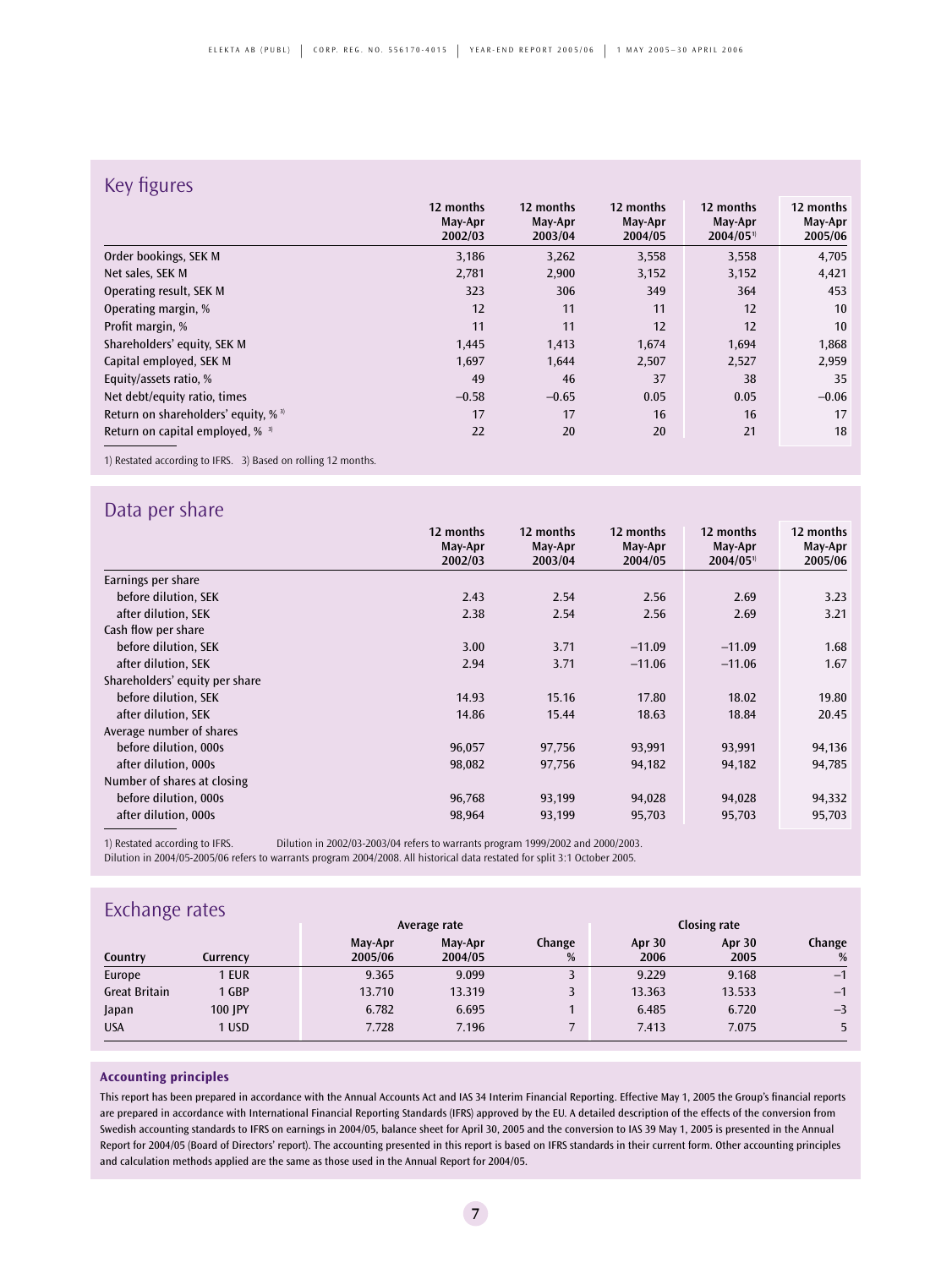## Transition to IFRS

The rules for adoption of IFRS are provided in IFRS 1 (First-time Adoption of International Financial Reporting Standards). The net effect of the change in accounting principles is reported directly against shareholders' equity. The significant changes in accounting principles as a result of applying IFRS, as well as the calculated effects on the balance sheet on April 30, 2005, are presented below.

## Business combinations and goodwill

In accordance with IFRS 3 (Business Combinations) goodwill is no longer amortized. Instead, an impairment test must be carried out each year to determine whether there is any writedown requirement regarding goodwill. Based on IFRS 1, Elekta has chosen not to re-calculate acquisitions of subsidiaries and associated companies carried out prior to May 1, 2000. The net value of goodwill existing on May 1, 2004, is considered as the new acquisition value. Acquisitions during fiscal 2004/05 have been reported in accordance with IFRS 3. Amortization applied during 2004/05 amounting to

SEK 25 M is reversed. In certain companies, goodwill is tax deductible, as a result of which deferred tax is affected in the amount of SEK 6 M.

## Financial instruments and hedge accounting

IAS 39 (Financial Instruments: Recognition and Measurement) is applied from May 1, 2005. Based on IFRS 1, Elekta has chosen not to restate the comparable figures for 2004/05 regarding financial instruments in accordance with IAS 39. The difference between the reported values in accordance with IAS 39 and the previously applied accounting principles is reported in the balance sheet at May 1, 2005 directly against shareholders' equity in accordance with the transition rules in IFRS 1. An amount of SEK 15 M is reported for financial instruments, SEK 4 M in deferred taxes related to these, and shareholders' equity is increased by SEK 11 M. Financial liabilities shall be measured at amortized cost, with the effect that prepaid expenses and interest-bearing liabilities both declined by SEK 2 M.

#### Share-based payments

Elekta's outstanding 2004/2008 options program is covered by IFRS 2 (Share-based payments), which means that a calculated cost based on the fair value of the instruments on the issue date shall be reported in the income statements distributed over the earnings period. The calculated cost of the 2004/05 fiscal year amounted to SEK 10 M and deferred tax related to the options program to SEK 3 M.

## Minority interests

According to IAS 27 (Consolidated and Separate Financial Statements), minority shares of shareholders' equity must be reported as a separate component in shareholders' equity on the balance sheet and not as a separate item among liabilities. In the income statement, minority shares of earnings may no longer be eliminated, but must be included in reported income for the period. It must be specified in the income statement what proportion of the profit for the year is attributable to the owners of the parent company and to the minority owners of subsidiaries.

## Income statement 2004/05 restated according to IFRS

| <b>SEK M</b>                                       | May-July | May-Oct. | May-Jan.       | May-April |
|----------------------------------------------------|----------|----------|----------------|-----------|
| Net sales                                          | 717      | 1,466    | 2,196          | 3,152     |
| Cost of products sold                              | $-443$   | $-898$   | $-1,354$       | $-1,934$  |
| Gross profit                                       | 274      | 568      | 842            | 1,218     |
| Selling expenses                                   | $-91$    | $-187$   | $-287$         | $-402$    |
| Administrative expenses                            | $-60$    | $-129$   | $-204$         | $-289$    |
| R&D expenses                                       | $-54$    | $-107$   | $-163$         | $-236$    |
| Currency exchange differences in operations        | 12       | 34       | 63             | 73        |
| Operating profit/loss                              | 81       | 179      | 251            | 364       |
| Income from participations in associated companies | 3        | 3        | $\overline{7}$ | 7         |
| Interest income                                    | 5        | 10       | 16             | 22        |
| Interest costs and similar profit/loss items       | $-3$     | $-6$     | $-9$           | $-15$     |
| Financial currency exchange differences            | $-1$     | $-6$     | $-7$           | $\bf{0}$  |
| Profit after financial items                       | 85       | 180      | 258            | 378       |
| Taxes                                              | $-26$    | $-56$    | $-82$          | $-125$    |
| Profit for the year                                | 59       | 124      | 176            | 253       |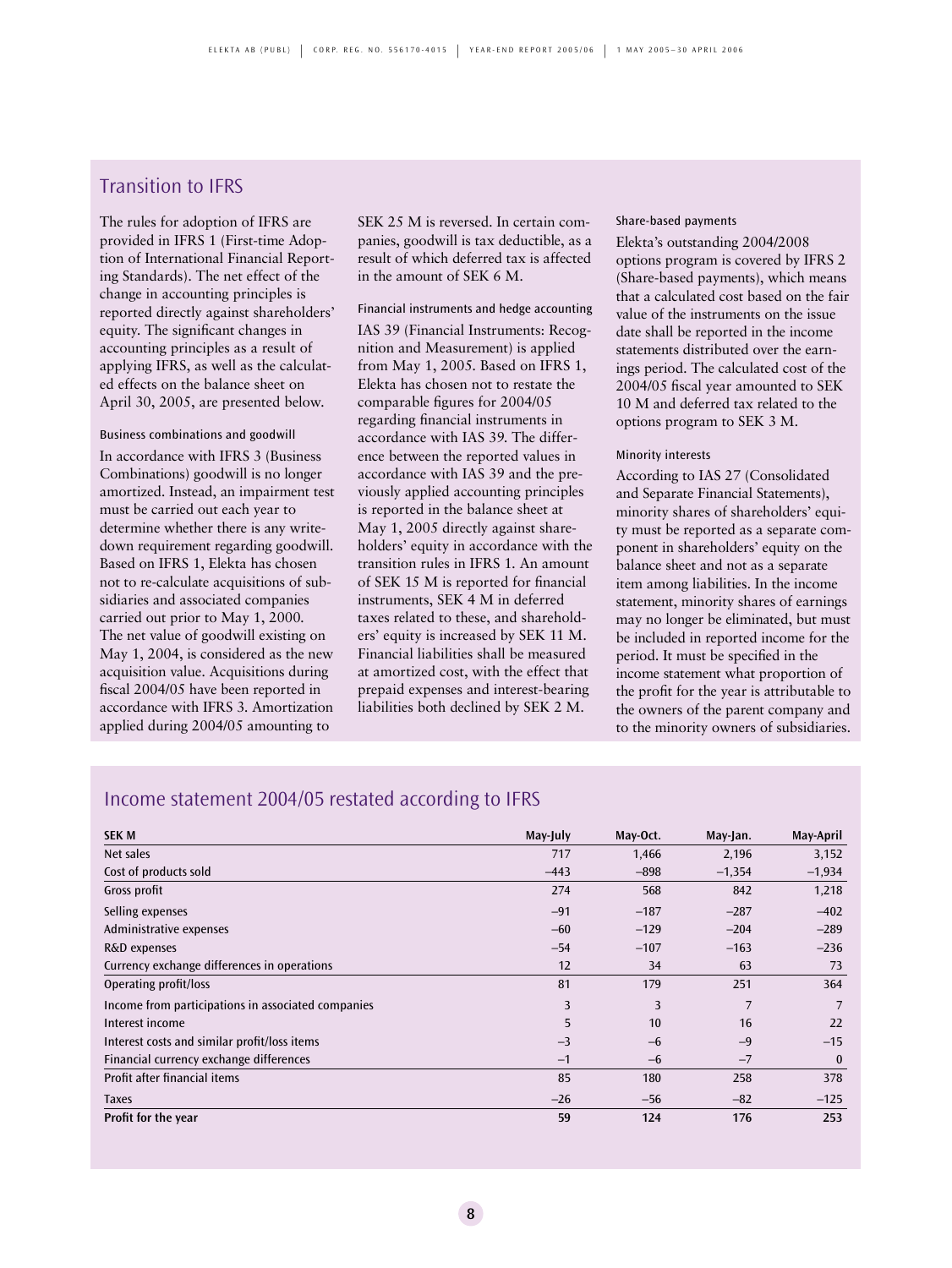## Balance sheet restated according to IFRS

| <b>SEK M</b>                                           | July 31, 2004 | Oct. 31, 2004 | Jan. 31, 2005 | April 30, 2005 <sup>2)</sup> | May 1, $2005^{2}$ |
|--------------------------------------------------------|---------------|---------------|---------------|------------------------------|-------------------|
| Intangible fixed assets <sup>2)</sup>                  | 374           | 359           | 355           | 1,912                        | 1,912             |
| Tangible fixed assets                                  | 138           | 135           | 141           | 189                          | 189               |
| <b>Financial fixed assets</b>                          | 17            | 18            | 21            | 22                           | 22                |
| Inventories                                            | 340           | 338           | 369           | 362                          | 362               |
| Receivables <sup><math>2)</math></sup>                 | 1,208         | 1,121         | 1,302         | 1,270                        | 1,283             |
| Liquid funds                                           | 1,046         | 1,202         | 1,146         | 744                          | 744               |
| <b>Total assets</b>                                    | 3,123         | 3,173         | 3,334         | 4,499                        | 4,512             |
|                                                        |               |               |               |                              |                   |
| Shareholders' equity                                   | 1,487         | 1,586         | 1,598         | 1,694                        | 1,705             |
| Provisions <sup>2)</sup>                               | 178           | 166           | 189           | 292                          | 296               |
| Interest-bearing liabilities                           | 230           | 212           | 209           | 833                          | 831               |
| Interest-free liabilities <sup>2)</sup>                | 1,228         | 1,209         | 1,338         | 1,680                        | 1,680             |
| Total shareholders' equity, provisions and liabilities | 3,123         | 3,173         | 3,334         | 4,499                        | 4,512             |
|                                                        |               |               |               |                              |                   |
| Shareholders' equity old principles                    | 1,482         | 1,576         | 1,583         | 1,674                        | 1,674             |
| Reversed amortization of goodwill after tax            | 5             | 10            | 15            | 19                           | 19                |
| Costs and deferred tax for options program             |               | $\bf{0}$      | $\bf{0}$      | 1                            | $\mathbf{1}$      |
| Effect of IAS 39 after tax                             |               |               |               |                              | 11                |
| Shareholders' equity new principles                    | 1,487         | 1,586         | 1,598         | 1,694                        | 1,705             |

2) Adjustment of preliminary acquisition balances

The preliminary acquisition balance for IMPAC were adopted following final valuation of acquired assets and liabilities. This led to the below changes (SEK M) that also affect the balance sheet April 30, 2005:

| Intangible fixed assets (goodwill) |      | <b>Provisions</b>         | $+6$  |
|------------------------------------|------|---------------------------|-------|
| Receivables                        | $+4$ | Interest-free liabilities | $-10$ |

Interest-bearing liabilities amounted to SEK 1,091 M (833). In August 2005, Elekta strengthened and diversified its long-term financing structure by entering into a private placement agreement to issue senior notes to U.S. institutional investors. The transaction amount was USD 125 M with a tenor of 10 years.

Net debt amounted to SEK 110 M (89). Net debt/equity ratio was 0.06 and equity/assets ratio was 35 percent.

During the period August 2005 – April 2006, 304,193 new Series B shares were subscribed through the exercise of warrants distributed within the framework of the established options program. On June 11, 2006, the total number of shares amounted to 94,331,855.

## **Employees**

The average number of employees was 1,750 (1,249).

The number of employees on April 30, 2006 was 1,812 (1,671), an increase of 8 percent. The increase is mainly attributable to the integration of newly acquired entities and an expanded sales and service organization in Asia.

#### **Parent Company**

The operations of the Parent Company include Group management and Groupwide functions, as well as financial administration. The Parent Company's profit after net financial items amounted to SEK 19 M (39). The average number of employees was 21 (16).

## **Acquisition of Medical Intelligence Medizintechnik GmbH**

On November 30, 2005 Elekta acquired Medical Intelligence Medizintechnik GmbH for a consideration of EUR 20 M. Medical Intelligence is a world-leading supplier of advanced and innovative radiation oncology products for precise and reliable patient positioning and

fixation during treatment.

Intangible fixed assets and goodwill have been valued at SEK 195 M. The intangible fixed assets are amortized over 10 years.

The purchase agreement contains a maximized earn-out, dependent on the company's performance up until December 31, 2007.

## **Acquisition of Beijing Medical Equipment Institute, (BMEI)**

On March 31, 2006 Elekta signed an agreement to acquire 80 percent equity of Beijing Medical Equipment Institute (BMEI) for USD 20 M in cash, contingent upon approval from the Chinese Ministry of Commerce and other closing conditions.

The acquisition of BMEI enables Elekta to fully meet the needs of the Chinese and other emerging markets for affordable and lower cost radiation therapy solutions. The business combination of Elekta and BMEI will poise Elekta to become a comprehensive provider of linear accelerators across the spectrum of price and performance specifications.

The transaction is forecasted to be